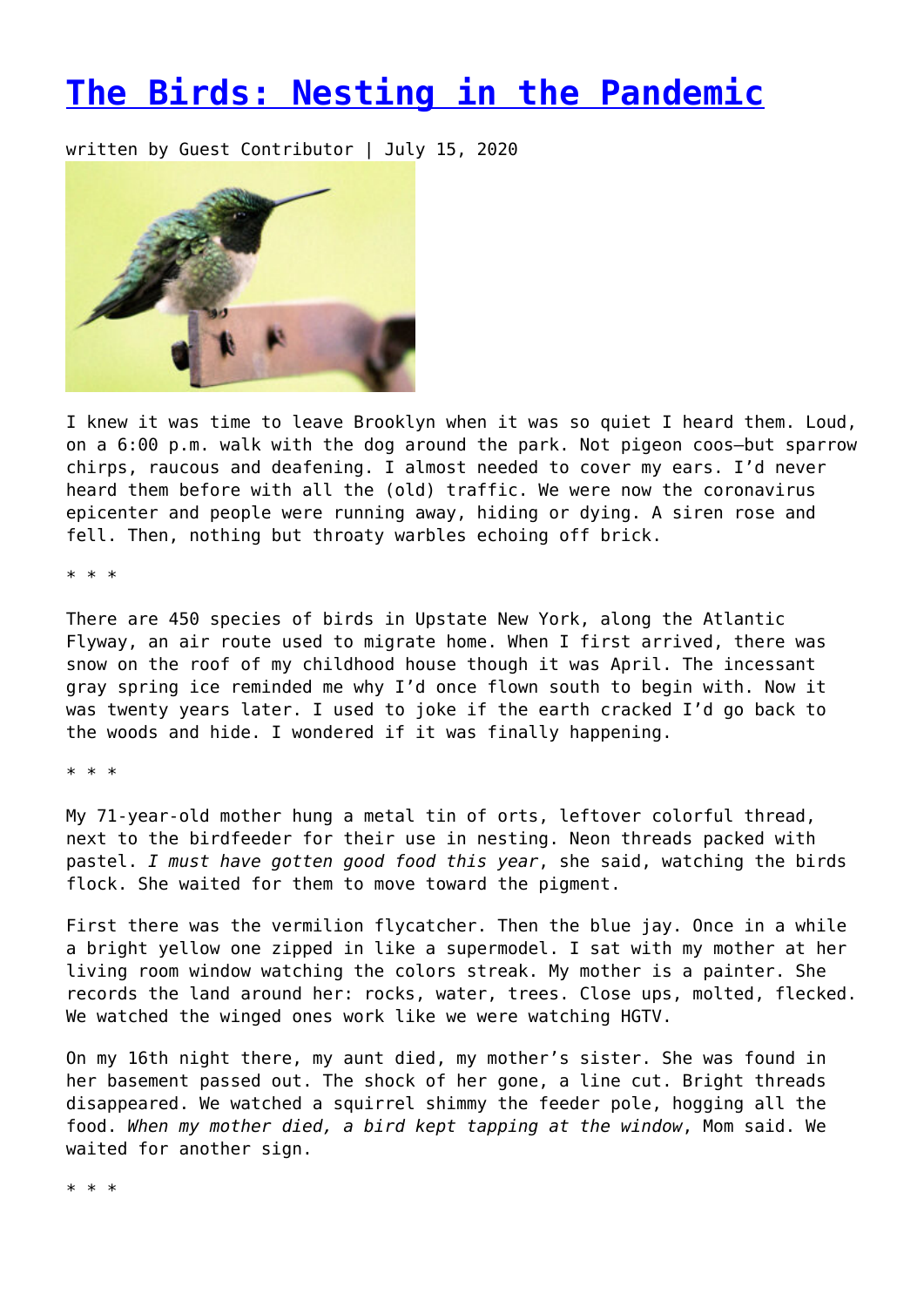Each morning I put on my mask and drove to the end of the road for take-out coffee. It was stupid—I could make a cup at home—but I missed the city and wanted to feel like I was commuting. On a drive back there was a traffic jam—unusual for this rural road. Three cars up I saw the problem—a family of ducks crossing, pond to yard. Two big ones—I imagined a mother and father—marching their line of fuzzy duck heads in front of a tractor, protecting. Their tenderness struck me, opened in me a wave of grief.

\* \* \*

Day 30 in isolation. My mother posted a handmade sign on the back door: *Be Careful!* on an index card. Under it she'd drawn a picture of a bird. Being my mother, the image was skilled—I knew where to look.

Nestled between the wreath and the door frame was a small nest. There were threads of yellow and lavender among the branches. The matriarch sat there, facing the door. I carefully opened it. She lit off. *Here, come look*, Mom said, waving me in. We shut the door carefully. She pulled out a step stool and I climbed to look through the window and into the nest.

There, three small perfect eggs—dusty blue and spotted—little worlds.

\* \* \*

I hadn't known I'd be here this long. I wished I'd packed better, hoped I cleared out all the food from the city fridge. I'd left a bag of dirty laundry. Day 60. On TV I watched images of George Floyd lose air, echoing Eric Garner: "I can't breathe." I watched images of a cop car in my neighborhood burst into fireballs. *Brooklyn is Burning*, a friend texted. *Don't come back*. But it was only one car, as voices sang in protest. I wanted to be there, marching. I checked the running tally of Trump tweets under the stupid flat-stamped replica of a mountain bluebird.

The next morning on my way out for coffee I saw a small broken egg on the ground. Someone must have slammed the door and it fell and broke. Was it me? We ruined everything.

\* \* \*

A study in 2019 titled "Decline of the North American avifauna" outlined a staggering net loss of 3 billion birds. The losses were not restricted to rare or threatened species but, also, to the once common kind. The implications were massive: ecosystem disruption, an urgent need to address threats to other wildlife. More broadly, the birds were a sign that our environment was at risk of collapsing. The loss of avian abundance was a call. Without action, we were goners.

I tried to imagine what 3 billion would sound like, but you can't hear an absence.

\* \* \*

My mother sat at the kitchen table, undoing her threads from the metal tin.